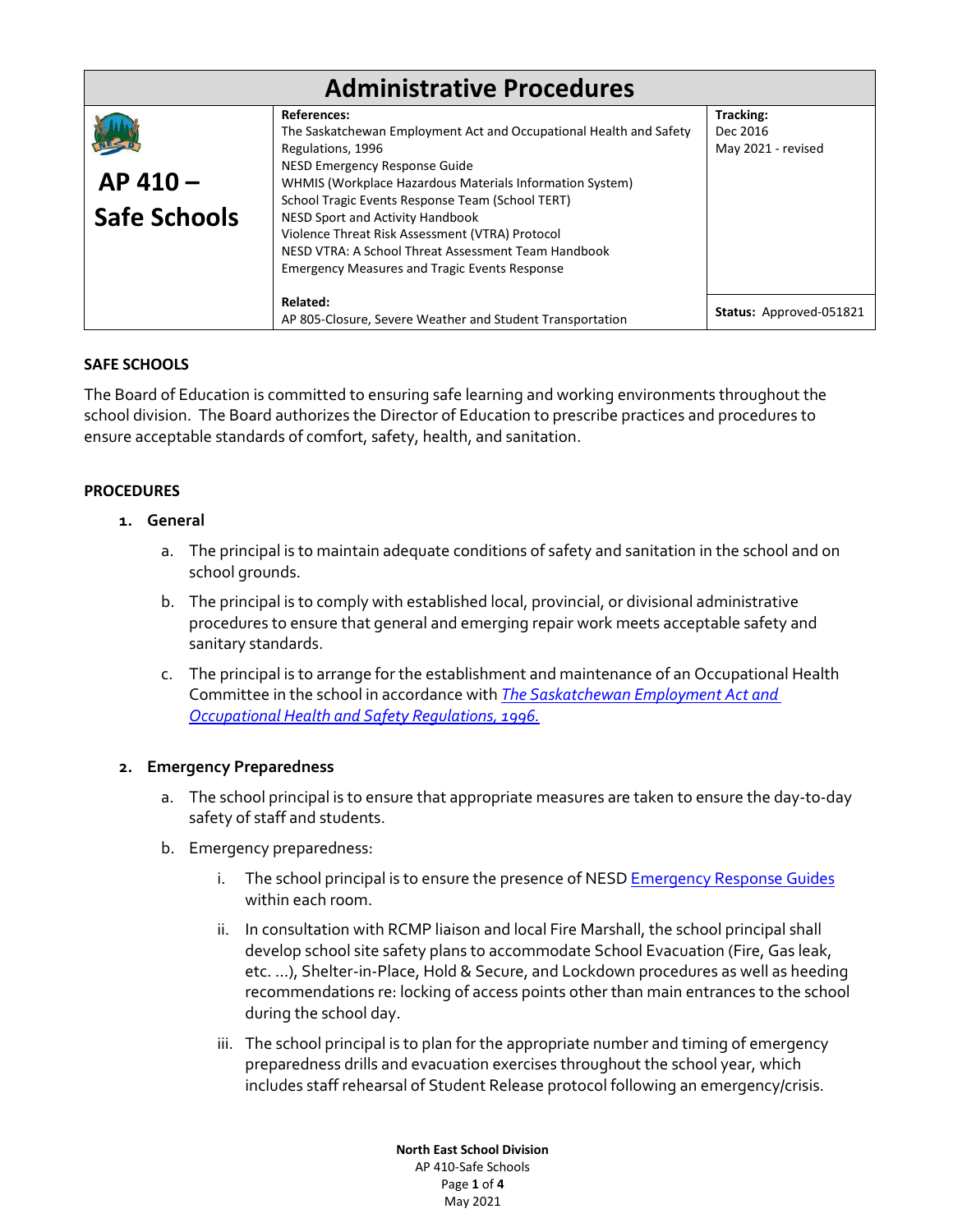iv. The school principal is to ensure emergency measures communication is provided to students and families at the beginning of the school year.

# **3. Bus Loading**

a. The principal is to establish procedures and arrange for supervision of bus loading and unloading at the school.

# **4. First Aid**

- a. The principal is to ensure that a supply of first aid materials is available in the school and stored in a location known to all members of the staff.
- b. The principal is to endeavor to ensure that at least one member of the staff has current up-todate certification and training in first aid and CPR.
- c. The principal is to ensure that WHMIS (Workplace Hazardous Materials Information System) manuals are current and staff member in-service and materials meet the requirements of *The Occupational Health and Safety Act, 1993* and *Regulations of the Act, 1996*.

# **5. Emergencies**

- a. Each school principal shall create, annually, a School [Tragic Events Response](https://nesdca.sharepoint.com/:w:/r/sites/NESDResources/NE/Handbooks%20_Guidelines_Procedures/TragicEventsEmergencyResponse_2021.docx?d=weaa10555d0aa4703a0d5370bdf81b3bb&csf=1&web=1&e=jPViAA) Team (School TERT) which will include the principal, vice-principal, school counselor, and designated teacher(s).
- b. In any school emergency, the principal is to take whatever immediate action appears to be reasonable and necessary to ensure the safety of students, employees, or visitors to the school.
- c. The principal is responsible for developing a contingency plan for emergencies consistent with the Administrative Procedure 805 - Closure, Severe Weather and Student Transportation.

# **6. Hospital Emergency Treatment**

- a. When a student is taken to hospital for treatment of illness or injury, the following conditions are to apply:
	- i. Attempts are made to notify the parent or guardian.
	- ii. If the parent or guardian cannot be contacted, the hospital is to be advised accordingly.
	- iii. In the absence of the parent or guardian, hospital procedures for consent and treatment are to be followed.
- b. If an ambulance is required, it is to be called. The expense is the responsibility of the parent; however, if the expense is not recoverable, it will be paid by the Board.

# **7. Protective Equipment**

- a. Teachers are to require students to wear safety and protective equipment as recommended for use in their instructional program and other school-approved activities.
- b. Specific guidelines for sporting and physical activities equipment are to be adhered to as outlined in the school division's *[Sport and Activity Handbook.](https://nesdca.sharepoint.com/:w:/r/sites/NESDResources/NE/Handbooks%20_Guidelines_Procedures/Sport%20Activity%20Handbook_revised%20March%2017,%202010.doc?d=w7f4ffe6dce644564bdb07a4d7482513d&csf=1&web=1&e=5KuOVA)*

**North East School Division** AP 410-Safe Schools Page **2** of **4** May 2021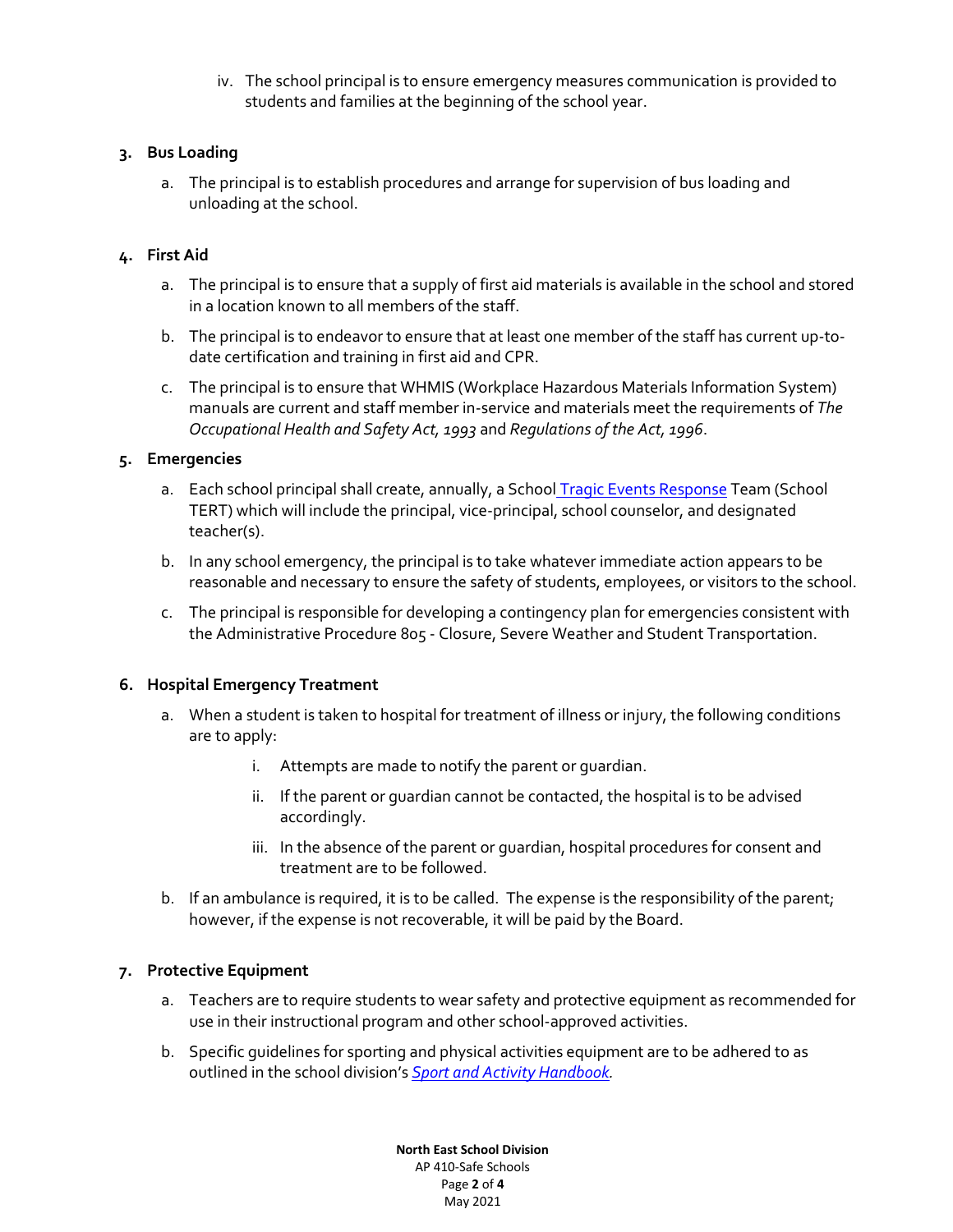#### **8. Physical Activities**

*a.* Procedures for physical activities safety are to be consistent with the division's *Sport and Activity Handbook.*

#### **9. Motorized Vehicular Traffic**

- a. Motorized vehicular traffic is prohibited on school property with the exception of:
	- i. Designated parking areas
	- ii. Service, maintenance, and repair vehicles requiring access to specific areas.

#### **10. Unusual Threats**

- a. When an unusual threat to student or staff safety is received, the principal is to assess the situation and take appropriate action. This may include activation of the Violence Threat Risk [Assessment \(VTRA\) Protocol.](https://nesdca.sharepoint.com/:b:/r/sites/NESDResources/NE/Safe%20%26%20Caring%20Schools/VTRA/C.%20Immediate%20Response%20Guide.pdf?csf=1&web=1&e=IyLotf)
- b. Violence Threat Risk Assessment:

i. Each school principal shall create, annually, a School Violence-Threat Assessment Team (School TAT) which will include the principal, vice-principal, school counselor, teacher(s) and an RCMP officer.

ii. The Superintendent of Student Services or designate shall ensure that Community Threat Assessment teams are in place for each community. These will include members of the School TAT as well as designated school division staff and appropriate community partners.

iii. Each school principal shall review the North East School Division's *[VTRA: A School](https://nesdca.sharepoint.com/:u:/r/sites/NESDResources/NE/Handbooks%20_Guidelines_Procedures/VTRATATHandbook_School_2020.url?csf=1&web=1&e=rkSh15)  [Threat Assessment Team Handbook](https://nesdca.sharepoint.com/:u:/r/sites/NESDResources/NE/Handbooks%20_Guidelines_Procedures/VTRATATHandbook_School_2020.url?csf=1&web=1&e=rkSh15)* annually with staff at the onset of the school year.

- c. Among appropriate and expeditious responses that may be taken by the principal the following, but not exclusive, listing of actions may occur:
	- i. Notifying the police immediately and following all directions given by the police
	- ii. Notifying the Director or designate immediately
	- iii. Carrying on with regular activities unless advised to the contrary by police
	- iv. Clearing the school premises
	- v. Avoiding any area of the school, which may threaten the safety of individuals
	- vi. Locking down the school

#### **11. Dangerous and Communicable Diseases**

- a. Any student or staff member whose health or medical condition may pose a significant health risk to others may be required to contact a physician.
- b. The physician is to be requested to provide a medical certificate stating whether the condition of the individual poses any significant threat to the health and welfare of others.

**North East School Division** AP 410-Safe Schools Page **3** of **4** May 2021